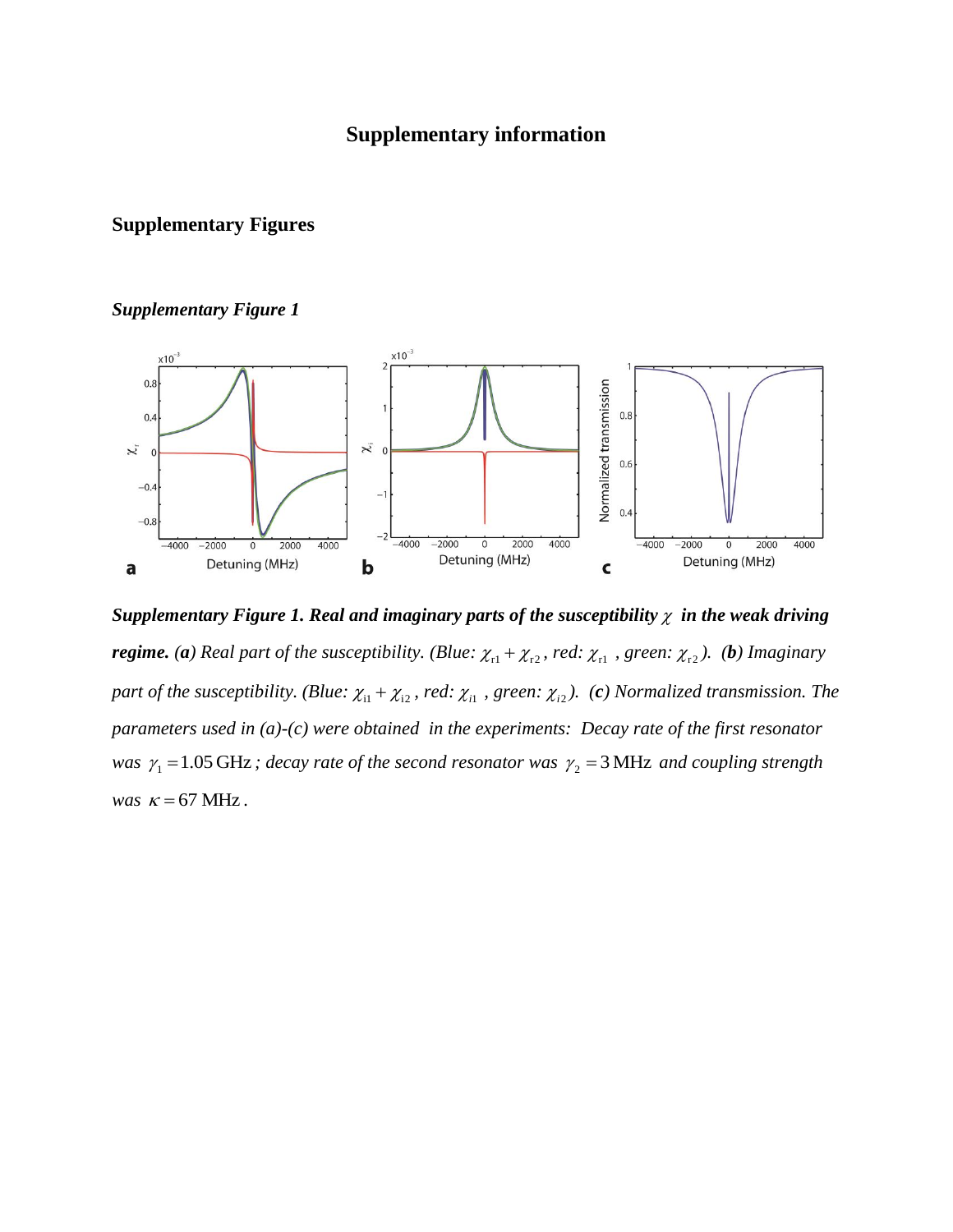

Supplementary Figure 2. Real and imaginary parts of the susceptibility  $\chi$  in the strong driving *regime.* (a) Real part of the susceptibility. (Blue:  $\chi_{r1} + \chi_{r2}$ , red:  $\chi_{r1}$ , green:  $\chi_{r2}$ ). (b) Imaginary part of the susceptibility. (Blue:  $\chi_{i1} + \chi_{i2}$ , red:  $\chi_{i1}$ , green:  $\chi_{i2}$ ). (c) Normalized transmission. The *parameters used in (a)-(c) were obtained from experiments: Decay rate of the first resonator was*   $\gamma_1 = 1.05 \text{ GHz}$ ; decay rate of the second resonator was  $\gamma_2 = 3 \text{ MHz}$ ; coupling strength was  $\kappa$  = 1.52 GHz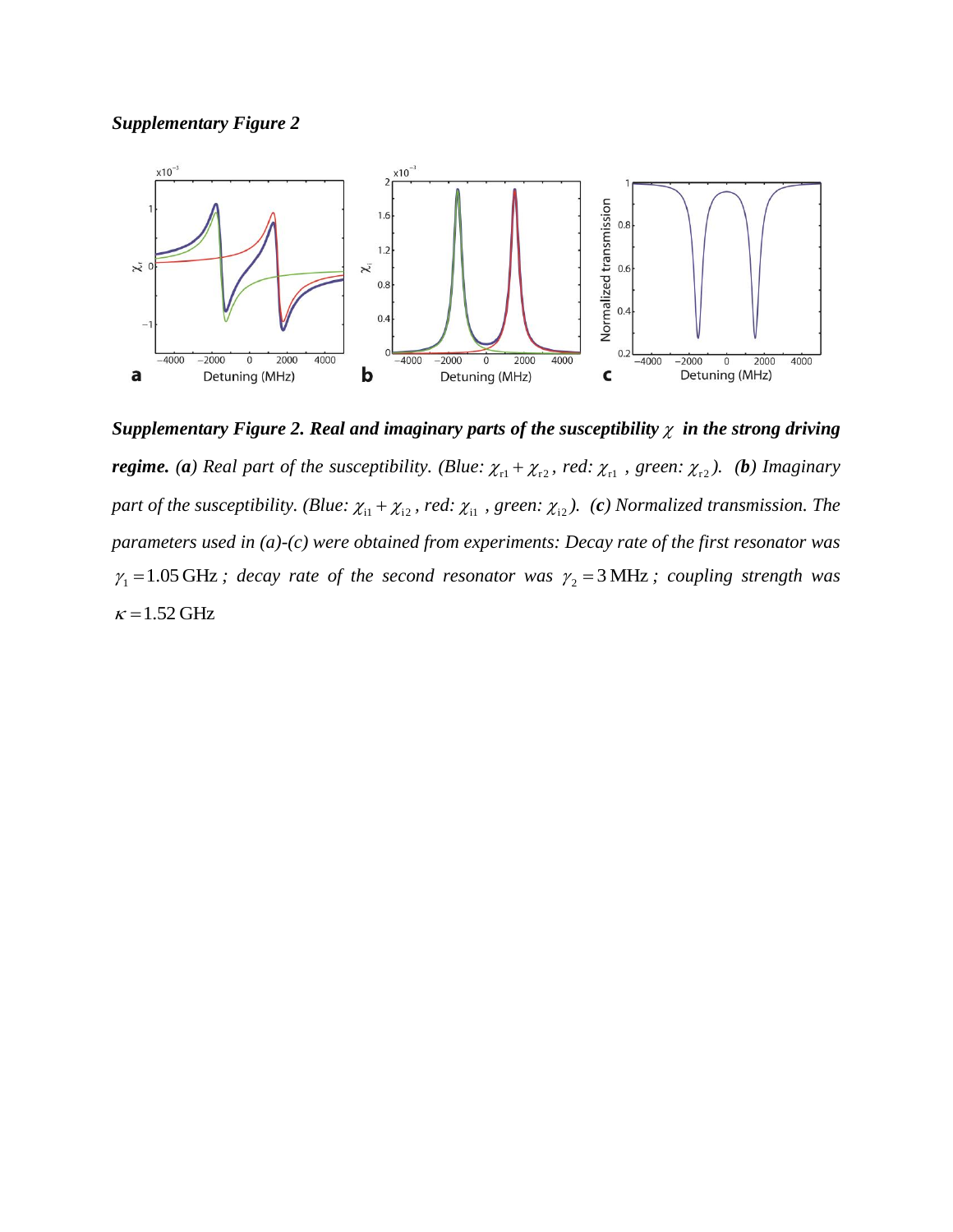

Supplementary Figure 3. Real and imaginary parts of the susceptibility  $\chi$  in the intermediate*driving regime.* (*a*) Real part of the susceptibility. (Blue:  $\chi_{r1} + \chi_{r2}$ , red:  $\chi_{r1}$ , green:  $\chi_{r2}$ ). (*b*) *Imaginary part of the susceptibility.* (*Blue:*  $\chi_{i1} + \chi_{i2}$ , *red:*  $\chi_{i1}$ , *green:*  $\chi_{i2}$ ). (*c*) *Normalized transmission. The parameters used were obtained from experiments. Decay rate of the first resonator was*  $\gamma_1 = 462 \text{ MHz}$ ; decay rate of the second resonator was  $\gamma_2 = 337 \text{ MHz}$ ; coupling strength was  $\kappa = 186 \text{ MHz}$ .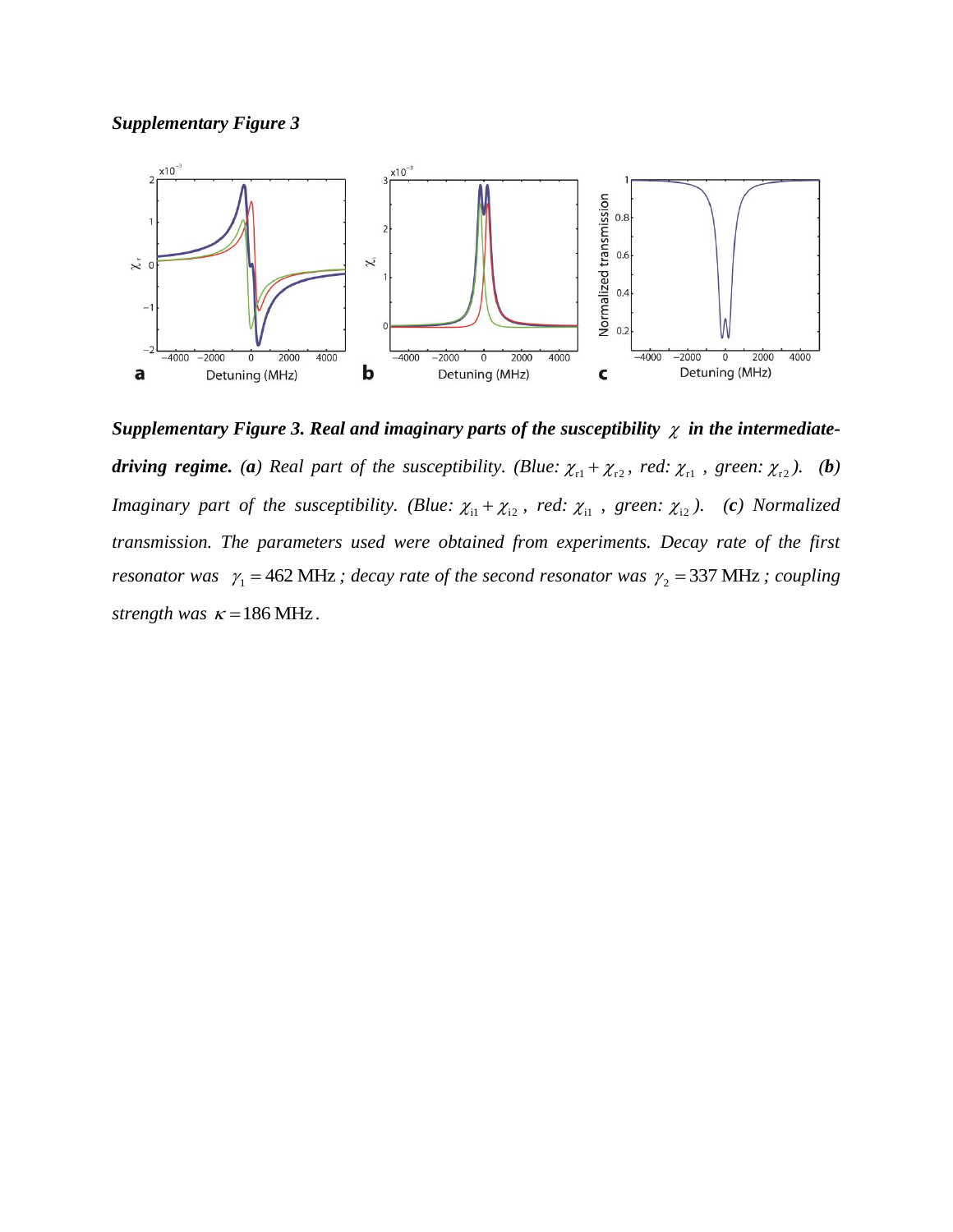



*Supplementary Figure 4. Theoretical (noise model) AIC per-point weights as the function of coupling strength for EIT, ATS, and EIT/ATS (intermediate-driving models). (Blue:*

*w*<sub>EIT</sub> , green:  $w_{\text{EIT/ATS}}$ , red and thicker:  $w_{\text{ATS}}$ ) (a) The AIC per-point weight for the mode pair with  $Q$   $\sim$   $(1.91 \times 10^5, 7.26 \times 10^7)$ . (b) The AIC per-point weight for the mode pair with  $Q$  ~ $(1.63\times10^6, 1.54\times10^6)$ . (c) The AIC per-point weight for the mode pair with  $Q$   $\sim$   $(1.78 \times 10^6, 4.67 \times 10^6)$ . The values of the parameters used in (a) $\cdot$ (c) are typical parameters *observed in our experiments. Pairs of quality factors are the ones measured in the experiments (see Supplementary Fig. 5).*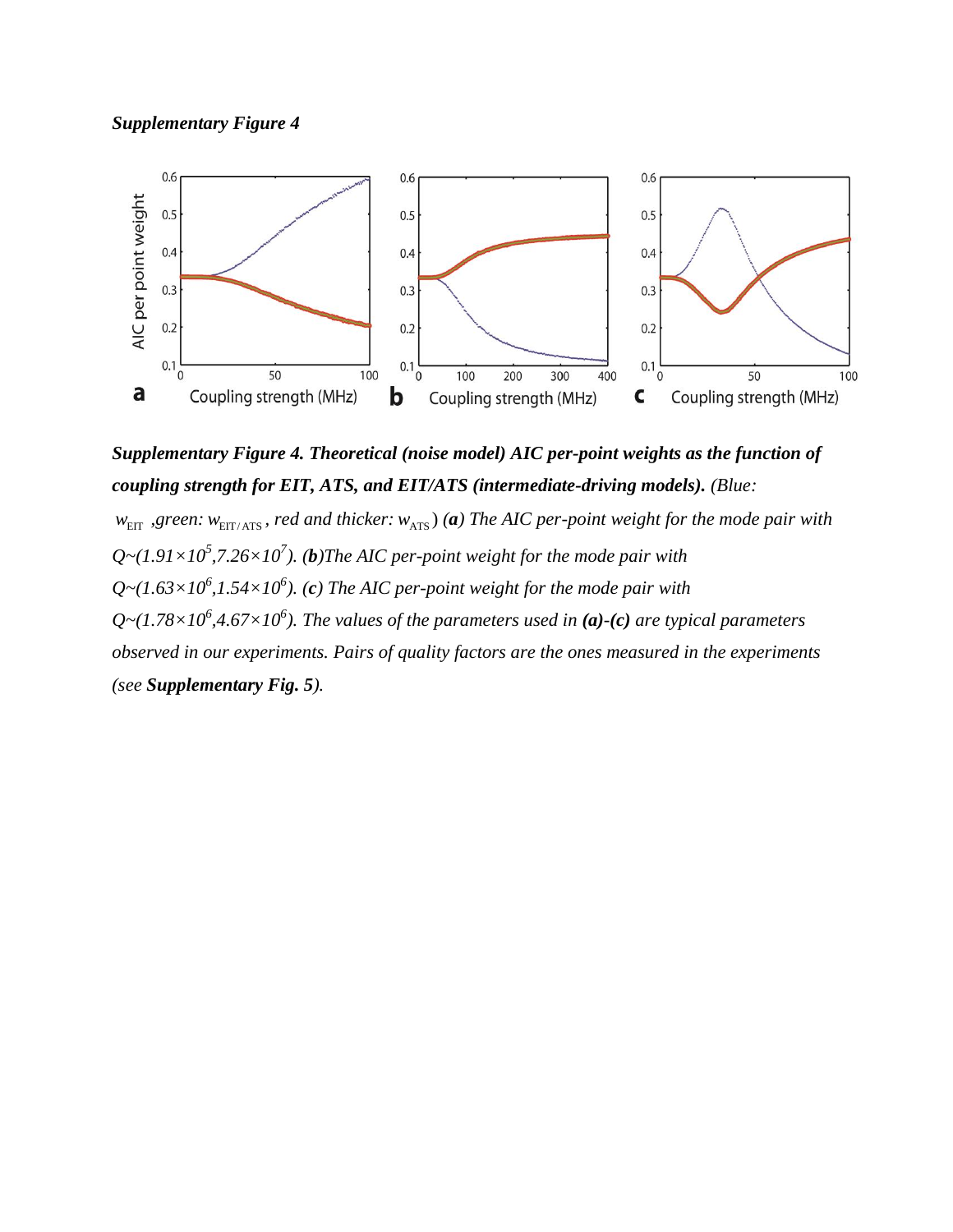

*Supplementary Figure 5. Experimental AIC per-point weights as the function of coupling strength for EIT, ATS, and EIT/ATS (intermediate-driving models). (Blue:*  $w_{\text{EIT}}$  *,green:*  $w_{\text{EIT/ATS}}$ *, red and thicker:*  $w_{\text{ATS}}$ ) (*a*) The AIC per-point weight for the mode pair with  $Q$   $\sim$   $(1.91 \times 10^5, 7.26 \times 10^7)$ . (b) The AIC per-point weight for the mode pair with  $Q$  ~ $(1.63\times10^6, 1.54\times10^6)$ . (c) The AIC per-point weight for the mode pair with  $Q \sim (1.78 \times 10^6, 4.67 \times 10^6)$ .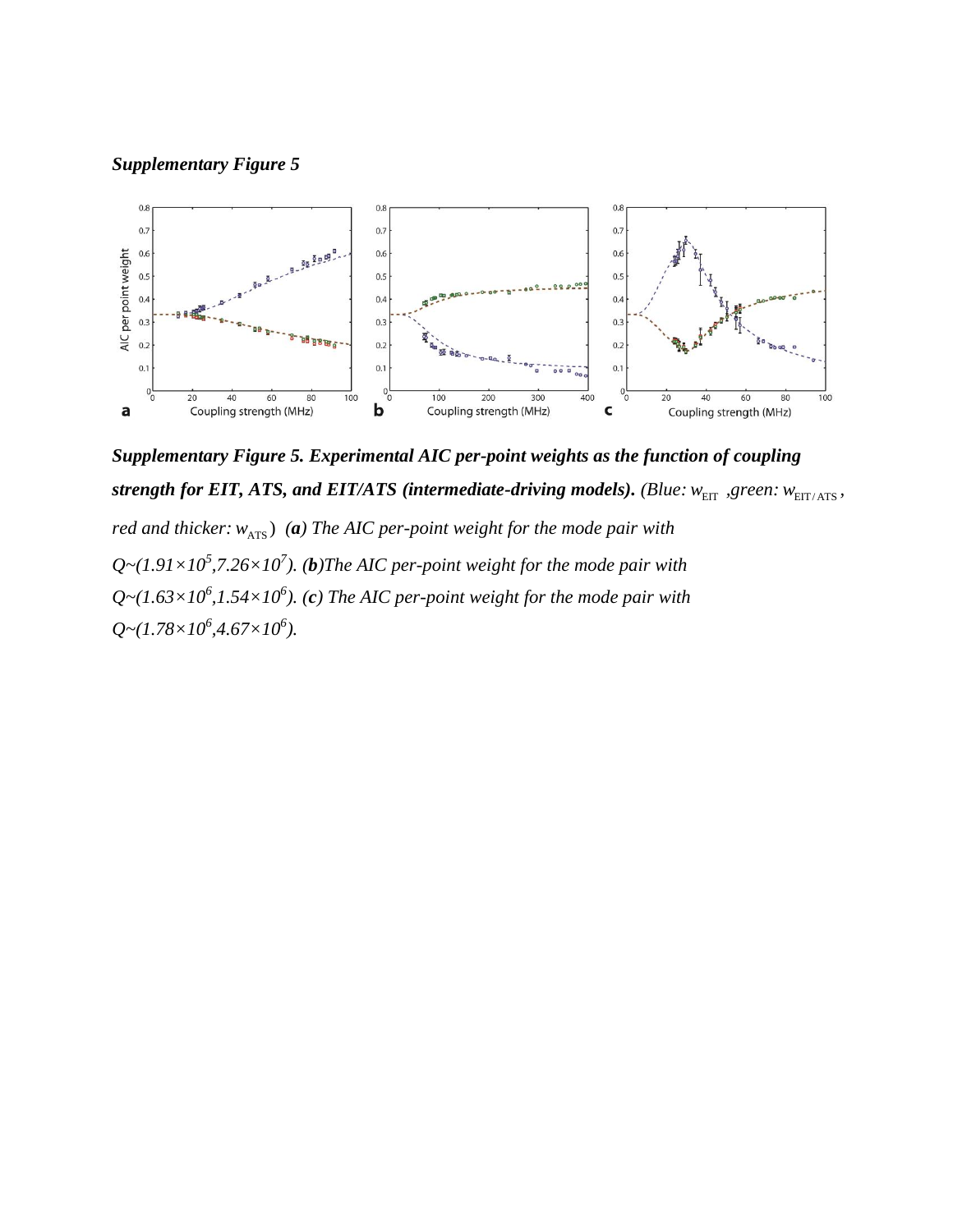

*Supplementary Figure 6. Theoretical (noise model) AIC weights as the function of coupling strength for ATS and EIT/ATS models.* (Blue:  $w_{\text{ATS}}$ , red:  $w_{\text{EIT/ATS}}$ ) (a) The AIC per-point weight *for the mode pair with Q* ~  $(1.91 \times 10^5, 7.26 \times 10^7)$ . (*b*) The AIC per-point weight for the mode pair with Q~ $(1.63\times10^6, 1.54\times10^6)$ . (c) The AIC per-point weight for the mode pair with *Q~(1.78×10<sup>6</sup>,4.67×10<sup>6</sup>).*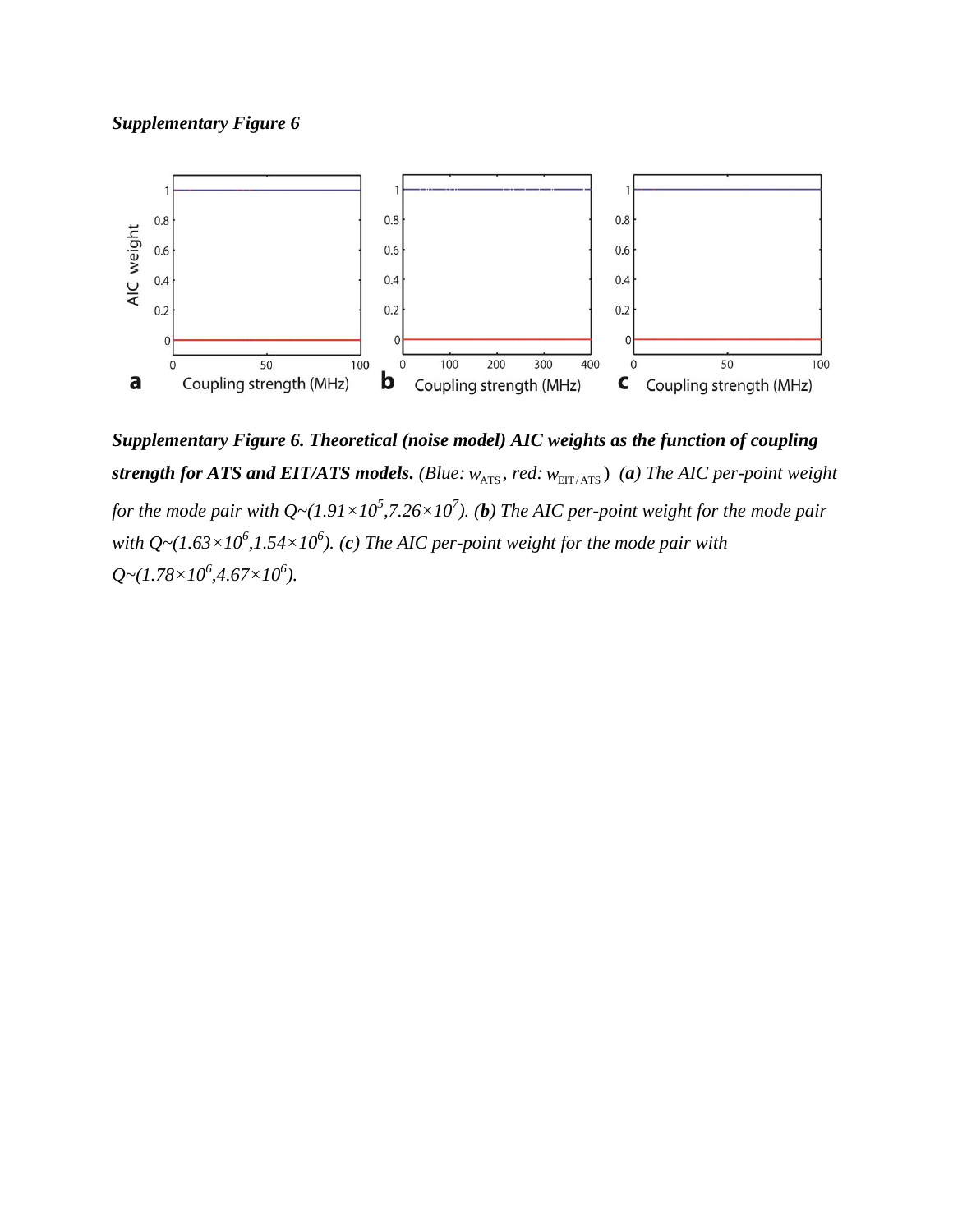

*Supplementary Figure 7. Fitting with the intermediate-driving model to the experimentally obtained spectra. Blue: experiment, Orange: Intermediate-driving model fitting. (a) The fitting*  spectra for the mode pair with  $Q \sim (1.91 \times 10^5, 7.26 \times 10^7)$ . (b) The AIC fitting spectra for the mode *pair with Q~(1.63×10<sup>6</sup> ,1.54×10<sup>6</sup> ). (c) The fitting spectra for the mode pair with Q~(1.78×10<sup>6</sup> ,4.67×10<sup>6</sup> ).*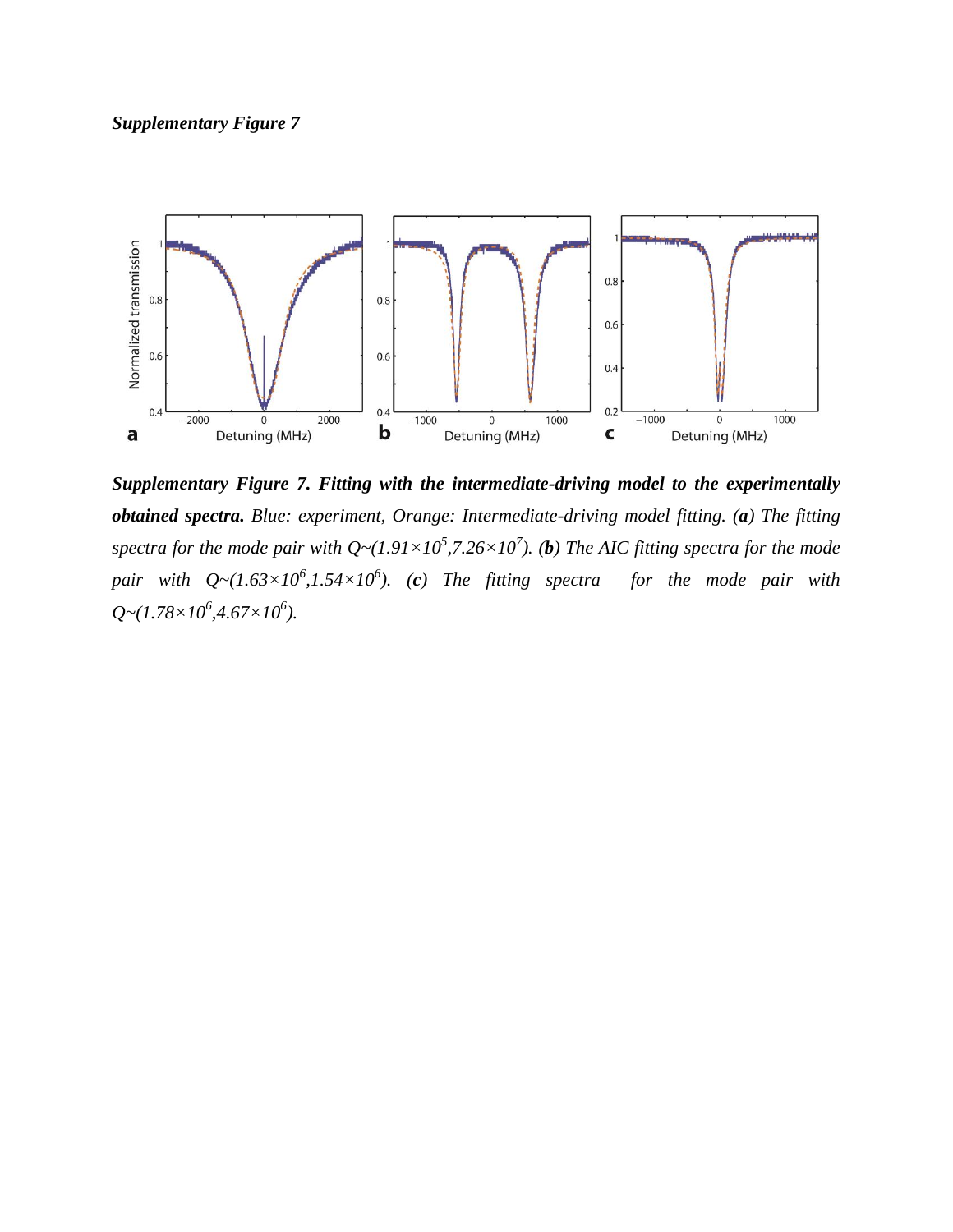#### **Supplementary Note 1:**

#### **Theoretical Model and Numerical Simulations**

Here we give the results of numerical simulations depicting the expressions derived in the subsection *"Analogy between coupled optical resonators and three-level atoms"* of the main text for different driving regimes. As shown in the main text, for the coupled resonator system, the output field is given as  $A_{out} = A_p + \sqrt{\gamma_c} A_1$  where the intracavity field  $A_1$  can be written as  $A_{\rm i} = i \sqrt{\gamma_{\rm c}} A_{\rm p} \chi$  with

$$
\chi = \frac{(\omega + i\alpha_2)}{\kappa^2 - (\omega + i\alpha_1)(\omega + i\alpha_2)}\tag{1}
$$

where we used  $\alpha_k = i\omega_k + \gamma_k/2$  with  $k = 1, 2$ . This solution  $\chi$  has a form similar to the response of an EIT medium (three-level atom) to a probe field. The normalized transmission  $T = |A_{\text{out}} / A_{\text{p}}|^2$  is written as

$$
T = 1 + \gamma_c^2 \left| \chi \right|^2 - 2\gamma_c \chi_i \,. \tag{2}
$$

with  $\chi_i$  representing the imaginary part of  $\chi$ . Since  $1 >> \gamma_c^2 |\chi|^2$  $1 >> \gamma_c^2 |\chi|^2$  and  $\gamma_c^2 |\chi|^2 << \gamma_c \chi_i$  we can rewrite the transmission as

$$
T = 1 - 2\gamma_c \chi_i \tag{3}
$$

Clearly, it will be sufficient to analyze the behavior of  $\chi_i$  only to understand the conditions leading to EIT or ATS. This is similar to considering the imaginary part of the susceptibility which determines the absorption of a probe in an atomic system.

We can re-write the expression in Eq.(1) as

$$
\chi = \frac{\chi_+}{\omega - \omega_+} + \frac{\chi_-}{\omega - \omega_-} \tag{4}
$$

where  $\omega_{\tau}$  are the eigenfrequencies of the coupled system,  $\chi_{\pm} = \pm (\omega_{\pm} + i\alpha_2)/\beta = -1/2 \pm i\xi/\beta$ satisfying  $\chi_+ + \chi_- = -1$  and  $\xi = (\gamma_1 - \gamma_2)/4$ . Depending on the system parameters, we have three different driving regimes  $1'2'3'4$  $1'2'3'4$  $1'2'3'4$  $1'2'3'4$  $1'2'3'4$ :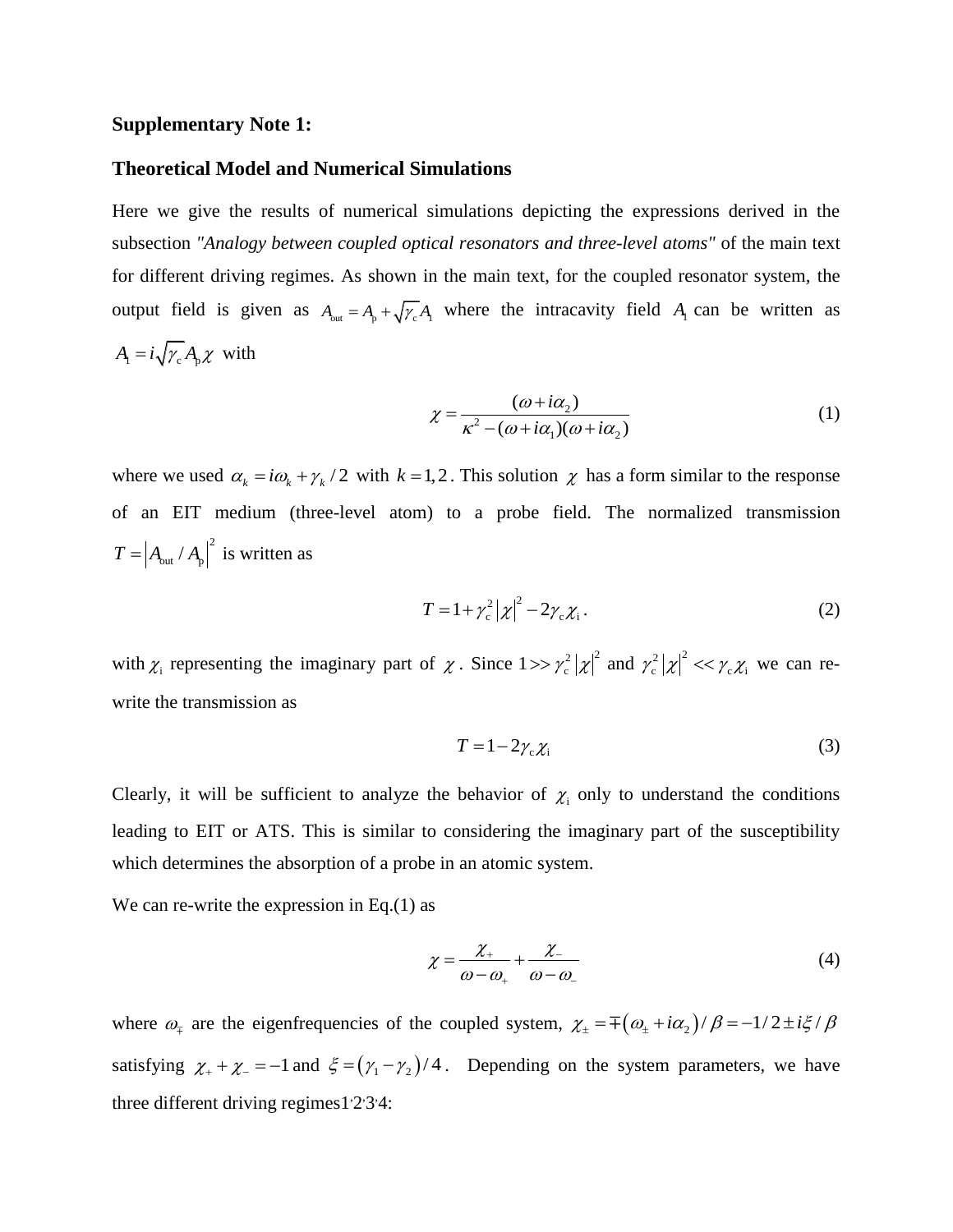(a) Weak-driving regime ( $\kappa < \kappa_{\rm T}$ ). In this regime  $\beta$  is imaginary, that is  $\beta = i\beta_{\rm i}$  and  $\text{Re}(\beta) = \beta_r = 0$  leading to real  $\chi_{\pm}$  (i.e.,  $\text{Im}(\chi_{\pm}) = \chi_{\pm i} = 0$ ) with  $\text{Re}(\chi_{\pm}) = \chi_{\pm r} = -1/2 \pm \xi / |\beta|$ , and imaginary eigenfrequencies (i.e.,  $\text{Re}(\omega_{\pm}) = \omega_{\pm r} = 0$ ) with  $\text{Im}(\omega_{\pm}) = \omega_{\pm i} = -\zeta \pm |\beta|$  where  $\zeta = (\gamma_1 + \gamma_2)/4$ . Thus the supermodes have the same resonance frequencies and are located at the center of the frequency axis, but they have different linewidths quantified by their imaginary parts. As a result, the real and imaginary parts of  $\chi$  become

$$
\chi_{\rm r} = \frac{\omega \chi_{+{\rm r}}}{\omega^2 + \omega_{+{\rm i}}^2} + \frac{\omega \chi_{-{\rm r}}}{\omega^2 + \omega_{-{\rm i}}^2}
$$
(5)

$$
\chi_{i} = \frac{\omega_{+i}\chi_{+r}}{\omega^{2} + \omega_{+i}^{2}} + \frac{\omega_{-i}\chi_{-r}}{\omega^{2} + \omega_{-i}^{2}}
$$
(6)

from which we write the transmission as  
\n
$$
T_{\text{EIT}} = 1 - 2\gamma_c \chi_i = 1 - 2\gamma_c \left[ \frac{\omega_{+i} \chi_{+r}}{\omega^2 + \omega_{+i}^2} + \frac{\omega_{-i} \chi_{-r}}{\omega^2 + \omega_{-i}^2} \right] = 1 - \frac{C_1}{\omega^2 + \Gamma_1^2} + \frac{C_2}{\omega^2 + \Gamma_2^2}.
$$
\n(7)

We have plotted the expressions in Eqs. (5)-(7) in **Supplementary Fig. 1** which shows that the normalized transmission becomes maximum around the zero frequency-detuning exactly where the imaginary part of  $\chi$  becomes minimum. Clearly the transmission behavior of the system is determined by the  $\chi_i$ .

*(b) Strong-driving regime*  $(\kappa \gg \kappa_T)$ . In this regime  $\beta = 2\kappa$  is real (i.e.,  $\beta_i = 0$  and  $\beta_r = 2\kappa$ ) implying  $\omega_{\pm} = -i\zeta \pm \kappa$ , that is the resonances are located at frequencies  $\pm \kappa$  with a spectral distance of  $2\kappa$  between them. The linewidths of the resonances are quantified by Im  $(\omega \pm) = -\zeta/4$ . Moreover, we can approximate  $\chi_{\pm}$  as  $\chi_{\pm} = -1/2$ . Then we can write the imaginary parts of  $\chi$  as

$$
\chi_{\rm r} = -\frac{1}{2} \left[ \frac{\omega - \kappa}{\left(\omega - \kappa\right)^2 + \zeta^2} + \frac{\omega + \kappa}{\left(\omega + \kappa\right)^2 + \zeta^2} \right] \tag{8}
$$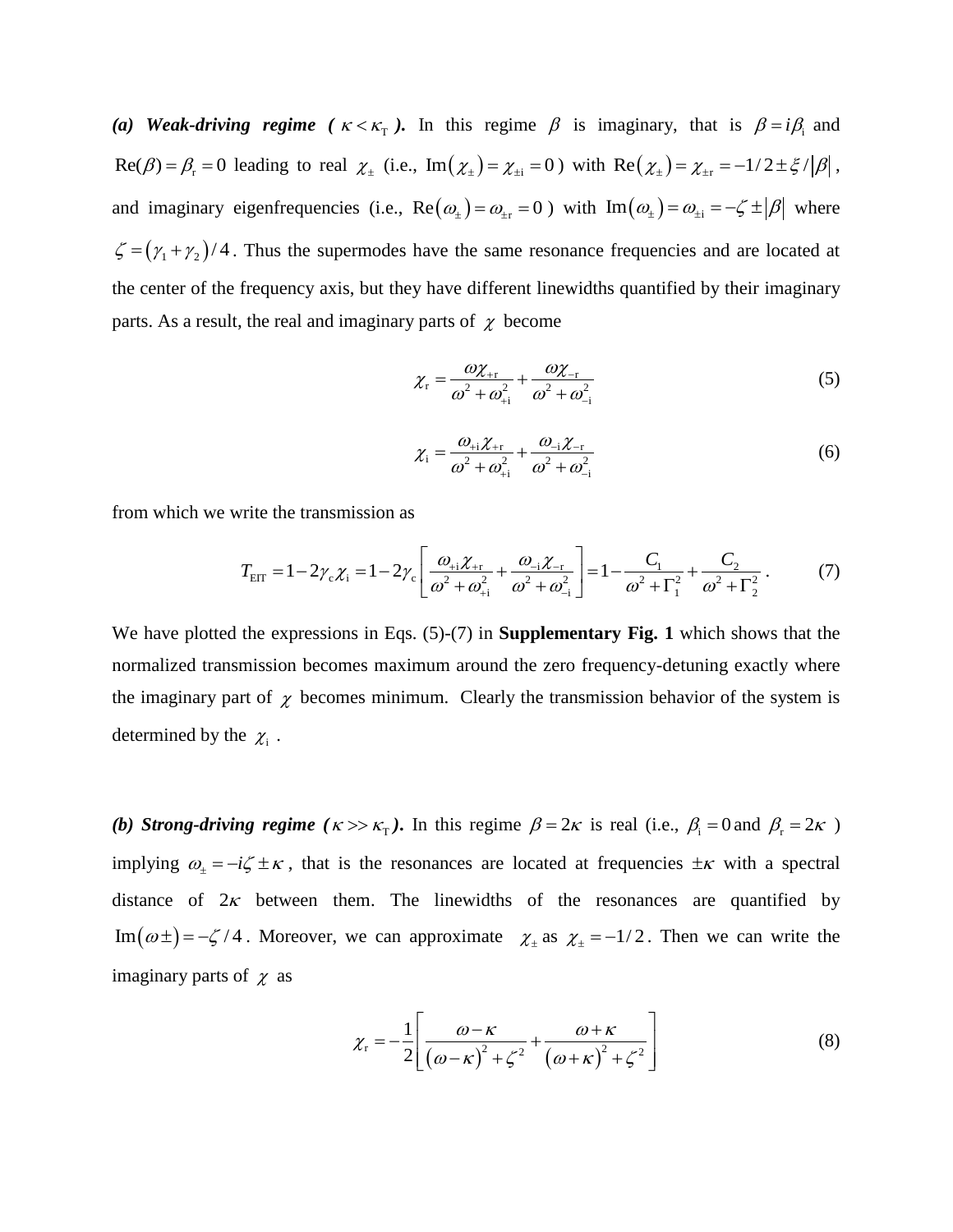$$
\chi_{i} = \frac{1}{2} \left[ \frac{\zeta}{\left( \omega - \kappa \right)^{2} + \zeta^{2}} + \frac{\zeta}{\left( \omega + \kappa \right)^{2} + \zeta^{2}} \right]
$$
(9)

Consequently, the transmission in this regime becomes

$$
\text{Ly, the transmission in this regime becomes}
$$
\n
$$
T_{\text{ATS}} = 1 - \gamma_c \left[ \frac{\zeta}{\left( \omega - \kappa \right)^2 + \zeta^2} + \frac{\zeta}{\left( \omega + \kappa \right)^2 + \zeta^2} \right] = 1 - \frac{C}{\left( \omega - \delta_0 \right)^2 + \Gamma^2} - \frac{C}{\left( \omega - \delta_0 \right)^2 + \Gamma^2} \tag{10}
$$

with  $\delta_0 \approx \pm \kappa$ . We have plotted  $T_{\text{ATS}}$  using the parameters obtained in the experiments and depicted it in **Supplementary Fig. 2**. Clearly, imaginary part of the susceptibility function determines the normalized transmission which consists of two Lorentzian resonances separated by  $2\kappa$ . We should note that  $\chi$ <sub>i</sub> shows Lorentzian peaks whereas the normalized transmission shows Lorentzian dips with a larger transparency window than that of the transmission spectra obtained for the weak-driving regime (EIT case).

(*c*) **Intermediate-driving regime** ( $\kappa > \kappa_{\rm T}$ ). In this regime  $\beta = \beta_{\rm r}$  is real (i.e.,  $\beta_{\rm i} = 0$ ). This leads to complex eigenfrequencies  $\omega_z = (-i\gamma_1 - i\gamma_2 \pm 2\beta_r)/4$  (i.e.,  $\text{Re}(\omega_z) = \omega_{\pm r} \neq 0$  and complex  $\chi_{\pm}$ (i.e.,  $\text{Im}(\chi_{\pm}) = \chi_{\pm i} \neq 0$ ). Then  $\text{Im}(\chi_{\pm}) = \chi_{\pm i} = \pm (\gamma_1 - \gamma_2)/4 |\beta|$  with  $\text{Re}(\chi_{\pm}) = \chi_{\pm r} = -1/2$ . The real and imaginary parts of the eigenfrequencies are  $\text{Re}(\omega_{\pm}) = \omega_{\pm r} = \pm \beta/2$  and  $\text{Im}(\omega_{\pm}) = \omega_{\pm i} = (-\gamma_1 - \gamma_2)/4$ , respectively. Thus the supermodes have different resonance frequencies which are located at  $\pm \beta/2$ , but have the same linewidths quantified by their imaginary parts  $\text{Im}(\omega_{\pm}) = \omega_{\pm i} = (-\gamma_1 - \gamma_2)/4$ . Consequently, we the real and imaginary parts of  $\chi$  become

$$
\chi_{\rm r} = \frac{(\omega - \omega_{+r})\chi_{+r} - \omega_{+i}\chi_{+i}}{(\omega - \omega_{+r})^2 + \omega_{+i}^2} + \frac{(\omega - \omega_{-r})\chi_{-r} - \omega_{-i}\chi_{-i}}{(\omega - \omega_{-r})^2 + \omega_{-i}^2}
$$
(11)

$$
(\omega - \omega_{+r}) + \omega_{+i} \qquad (\omega - \omega_{-r}) + \omega_{-i}
$$
  

$$
\chi_{i} = \frac{(\omega - \omega_{+r})\chi_{+i} + \omega_{+i}\chi_{+r}}{(\omega - \omega_{+r})^{2} + \omega_{+i}^{2}} + \frac{(\omega - \omega_{-r})\chi_{-i} + \omega_{-i}\chi_{-r}}{(\omega - \omega_{-r})^{2} + \omega_{-i}^{2}}
$$
(12)

which imply that  $\chi$ <sub>i</sub> is the sum of two same-sign quasi-Lorentzians centered at  $\pm \beta/2$ . The transmission at this region is then given as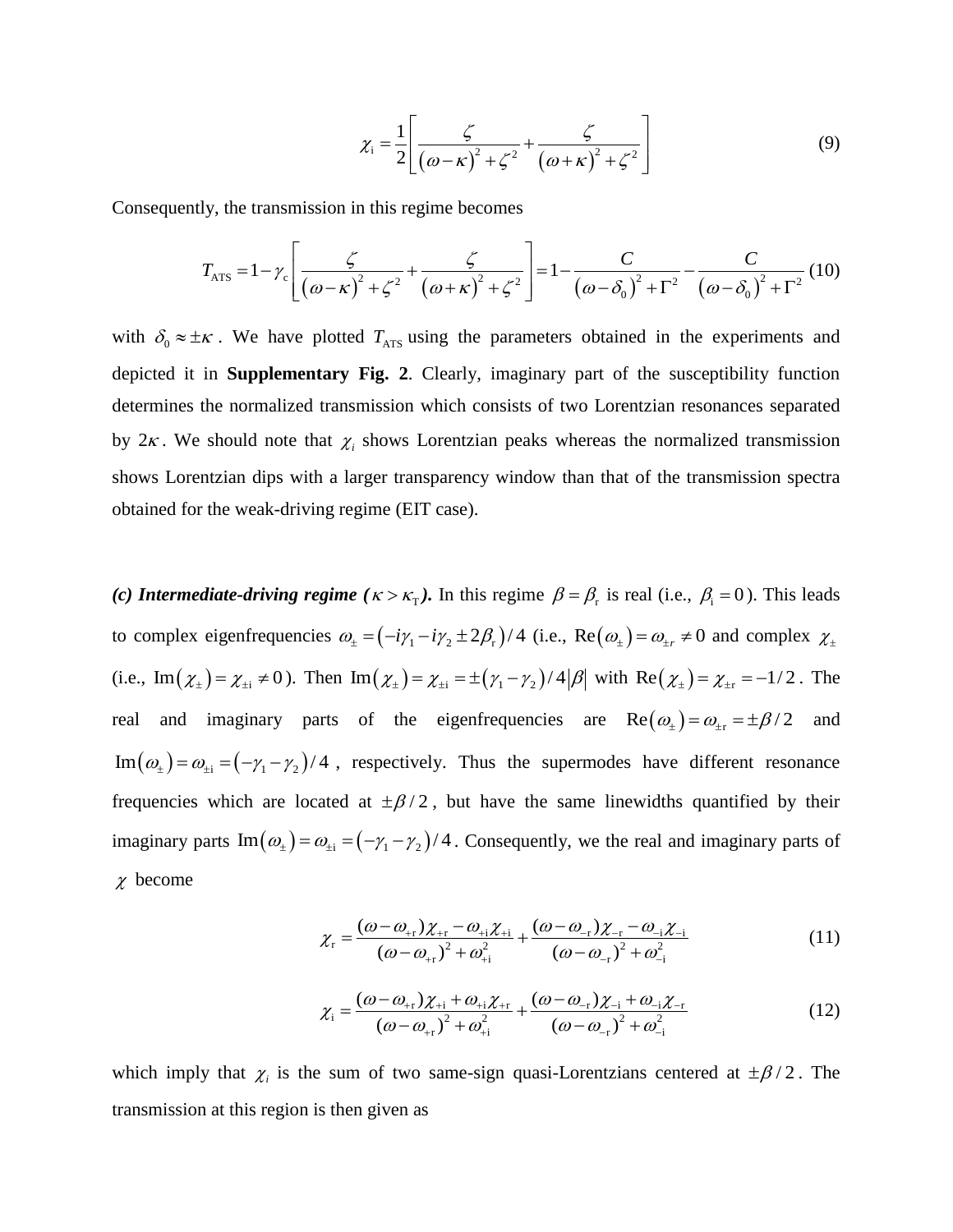$$
T_{\text{EIT/ATS}} = 1 - 2\gamma_c \chi_i = 1 - 2\gamma_c \left[ \frac{(\omega - \omega_{+r})\chi_{+i} + \omega_{+i}\chi_{+r}}{(\omega - \omega_{+r})^2 + \omega_{+i}^2} + \frac{(\omega - \omega_{-r})\chi_{-i} + \omega_{-i}\chi_{-r}}{(\omega - \omega_{-r})^2 + \omega_{-i}^2} \right]
$$
  
=  $1 - 2\gamma_c \left\{ \left[ \frac{(\omega - \omega_{+r})\chi_{+i}}{(\omega - \omega_{+r})^2 + \omega_{+i}^2} + \frac{(\omega - \omega_{-r})\chi_{-i}}{(\omega - \omega_{-r})^2 + \omega_{-i}^2} \right] + \left[ \frac{\omega_{+i}\chi_{+r}}{(\omega - \omega_{+r})^2 + \omega_{+i}^2} + \frac{\omega_{-i}\chi_{-r}}{(\omega - \omega_{-r})^2 + \omega_{-i}^2} \right] \right\}$  (13)  
=  $1 - \left\{ \left[ \frac{(\omega - \varepsilon)C_1}{(\omega - \varepsilon)^2 + \Gamma^2} - \frac{(\omega + \varepsilon)C_1}{(\omega + \varepsilon)^2 + \Gamma^2} \right] + \left[ \frac{C_2}{(\omega - \varepsilon)^2 + \Gamma^2} + \frac{C_2}{(\omega + \varepsilon)^2 + \Gamma^2} \right] \right\}$ 

where the second expression in the bracket is similar to the expression derived for the strongdriving regime (ATS case). Thus we re-write Eq. (13) as

Thus we re-write Eq. (13) as  
\n
$$
T_{\text{EIT/ATS}} = T_{\text{ATS}} - C_1 \left[ \frac{(\omega - \varepsilon)}{(\omega - \varepsilon)^2 + \Gamma^2} - \frac{(\omega + \varepsilon)}{(\omega + \varepsilon)^2 + \Gamma^2} \right]
$$
\n(14)

**Supplementary Fig. 3** depicts the transmission function given in Eq. 14 together with the real and imaginary parts of the susceptibility.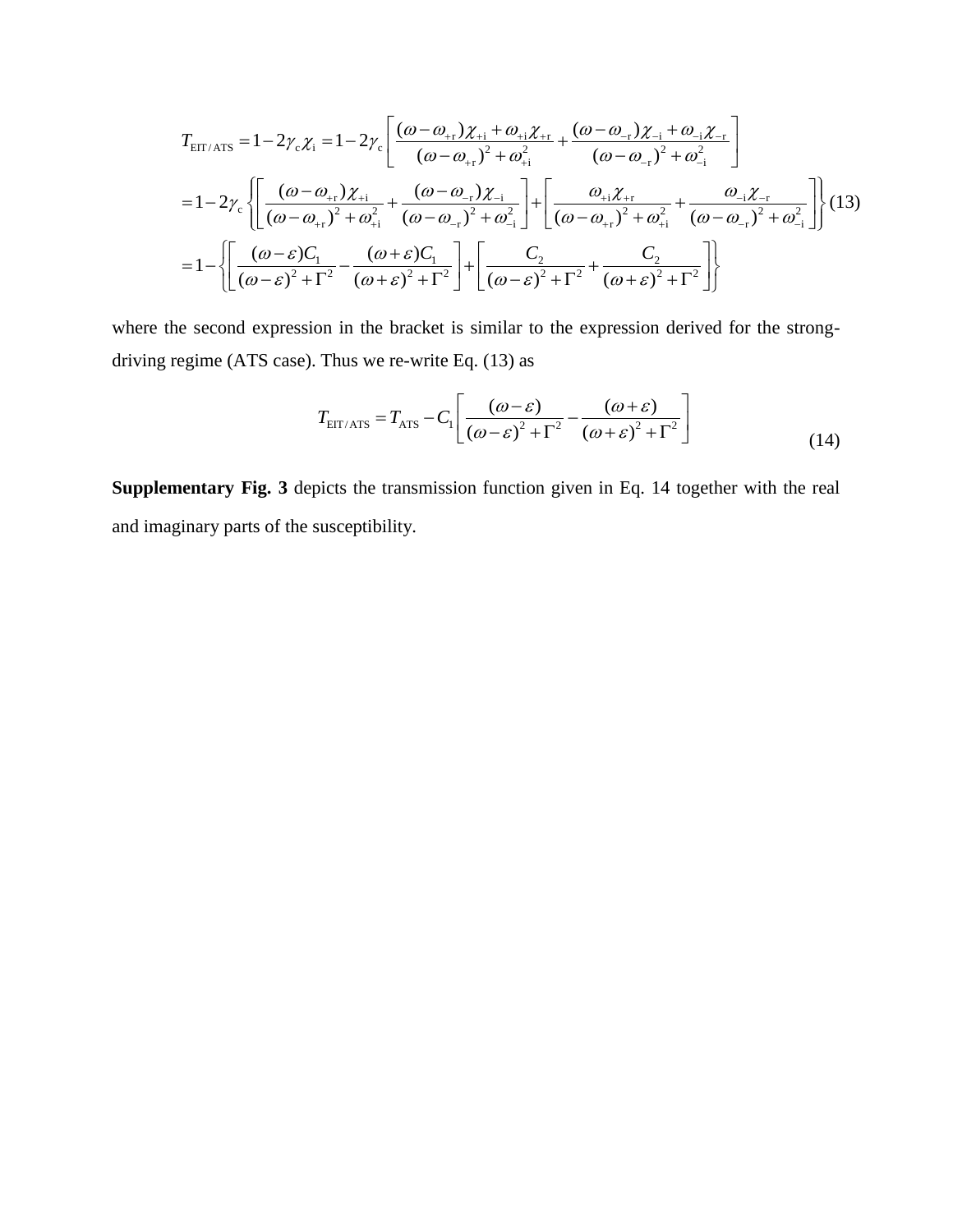#### **Supplementary Note 2:**

# **Comparison among weak-driving regime (EIT), strong driving regime (ATS), and Intermediate-driving (EIT/ATS) models using the Akaike Information Criterion.**

In the main text, although we have derived the normalized transmission for weak, strong and intermediate driving regimes, in the model selection problem we used only the expressions for EIT (weak driving regime) and ATS (strong driving regime). The reason behind this was that the model for the intermediate-driving regime EIT/ATS contains two term[s2:](#page-12-1) One is exactly the same as the expression derived for the strong driving regime (ATS) and the other is an interference term whose contribution can be set to zero or minimized by properly choosing the coupled modes or is set to zero or much lower values than the contribution from the ATS part during the curve-fitting algorithm due to the fact that  $C<sub>1</sub>$  is a free-parameter. Here we give the results of our study in which we performed curve fitting using the EIT, ATS and EIT/ATS models to the calculated theoretical transmission spectra obtained using experimentally relevant parameter values. In the transmission spectra we also included 1% Gaussian noise. Moreover, we give the AIC per-point weights for the three driving regimes.

We have observed that the ATS and the EIT/ATS models have the same AIC per-point weight[s5.](#page-12-4) Results obtained for typical transmission spectra are depicted in **Supplementary Fig. 4**. As the coupling strength increases, the  $\bar{w}_{\text{ATS}}$  and  $\bar{w}_{\text{EIT/ATS}}$  exhibit the same values. This is expected as we have mentioned above that the transmission in the intermediate-driving regime includes the contribution from the ATS model as shown in Eq. (14). Therefore, the  $\bar{w}_{ATS}$  and  $\bar{w}_{\text{EIT/ATS}}$  are always have similar values as the system evolves from weak to strong driving regimes. These agree well with our experimental observations depicted in **Supplementary Fig. 5**.

We also checked the difference between the ATS (strong driving regime) and the EIT/ATS (intermediate driving regime) models by calculating the AIC weight[s5](#page-12-4) without the averaging effect. The binary weights in **Supplementary Fig. 6** reveals that the AIC weights of the EIT/ATS model is always lower than those of ATS model, because although the EIT/ATS model gives a more precise fitting to the experimental data, the higher number of free parameters in the EIT/ATS model adds larger cost (i.e., increased penalty) and hence reduces the weights of this model.